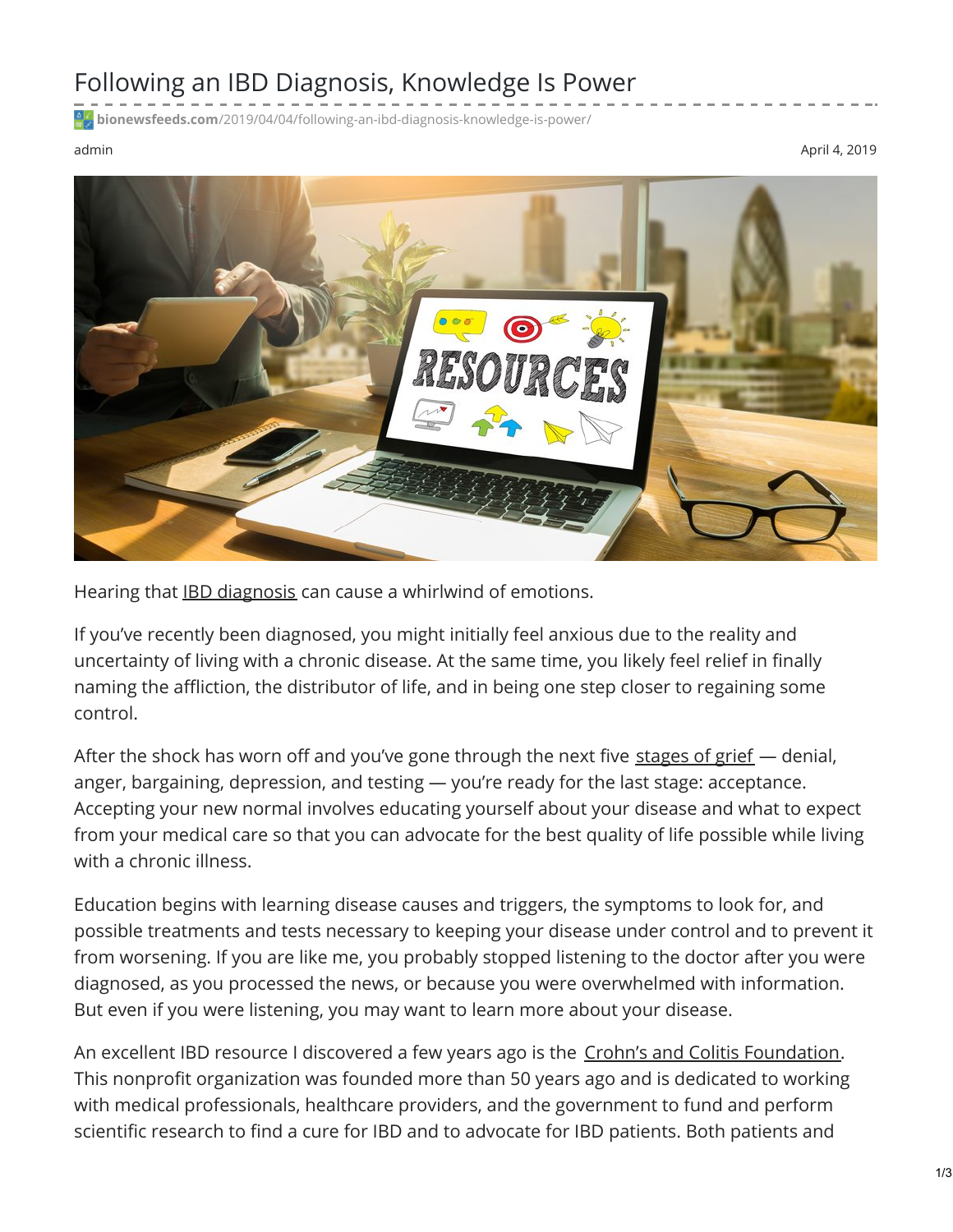caregivers will find the comprehensive website helpful for finding basic information, such as what IBD is, and for researching more serious topics, such as [managing](https://www.crohnscolitisfoundation.org/living-with-crohns-colitis/managing-the-cost-of-ibd/) the cost of IBD and [participating](https://trials.crohnscolitisfoundation.org/?_ga=2.227901469.1604677023.1554144611-1067955364.1553194027) in clinical trials. The site also offers resources for finding [support](https://www.crohnscolitisfoundation.org/living-with-crohns-colitis/find-a-support-group/) groups and has a [community](https://www.crohnscolitiscommunity.org/crohns-colitis-forum) forum to discuss your disease with others who can relate.

The [Mayo](https://www.mayoclinic.org/diseases-conditions/inflammatory-bowel-disease/symptoms-causes/syc-20353315) Clinic is another credible resource I've found helpful over the years, especially to check my symptoms and to gain a better understanding of certain tests and procedures associated with IBD. You can also follow the Mayo Clinic IBD [Newsfeed](https://connect.mayoclinic.org/page/gastroenterology-and-gi-surgery/tab/newsfeed/) for the latest IBD news and research.

And of course, *IBD News [Today](https://ibdnewstoday.com/)* covers the latest in IBD research and news, along with publishing columns like this one.

Asking questions is another way to educate yourself and to become a better advocate for your healthcare. Don't be shy about asking your doctor, nurse, or other providers questions about your treatment plan. In fact, bringing a list of questions and a notepad to your appointments should become a regular habit.

The more you understand about your disease, the more you'll be able to work along with your healthcare providers to find the best solutions to fit your individual needs. When the doctor orders a test or procedure, don't just ask how to prepare and what is involved. Have the doctor explain what the purpose is so that you'll be able to comprehend the results and how they may affect your overall health or continuing care.

If you're prescribed a new medication, have your doctor or pharmacist go through the side effects along with what the medication is supposed to do, so that you can determine if it is improving or worsening your condition. Also, don't be afraid to ask if tests or treatments are absolutely necessary or if other options are available.

By asking my doctor questions over the years, he got to know me as a person and not just as a patient. I believe that some of the decisions he made for my medical treatment were based on my personality and lifestyle rather than a one-size-fits-all regimen.

Take note: There's a huge difference between asking questions and questioning your doctor. The former involves taking an active role in your healthcare and developing a respectful relationship with your healthcare team. The latter discounts your doctor's experience and knowledge, which can cause a sense of distrust and puts your health in the middle of a tug of war.

Finally, if your provider refuses to answer questions or if you don't feel your questions or concerns are being addressed or heard, don't be afraid to get a second opinion or change doctors altogether. You and your IBD team will be together for a long time, and you want to be able to trust and work with them.